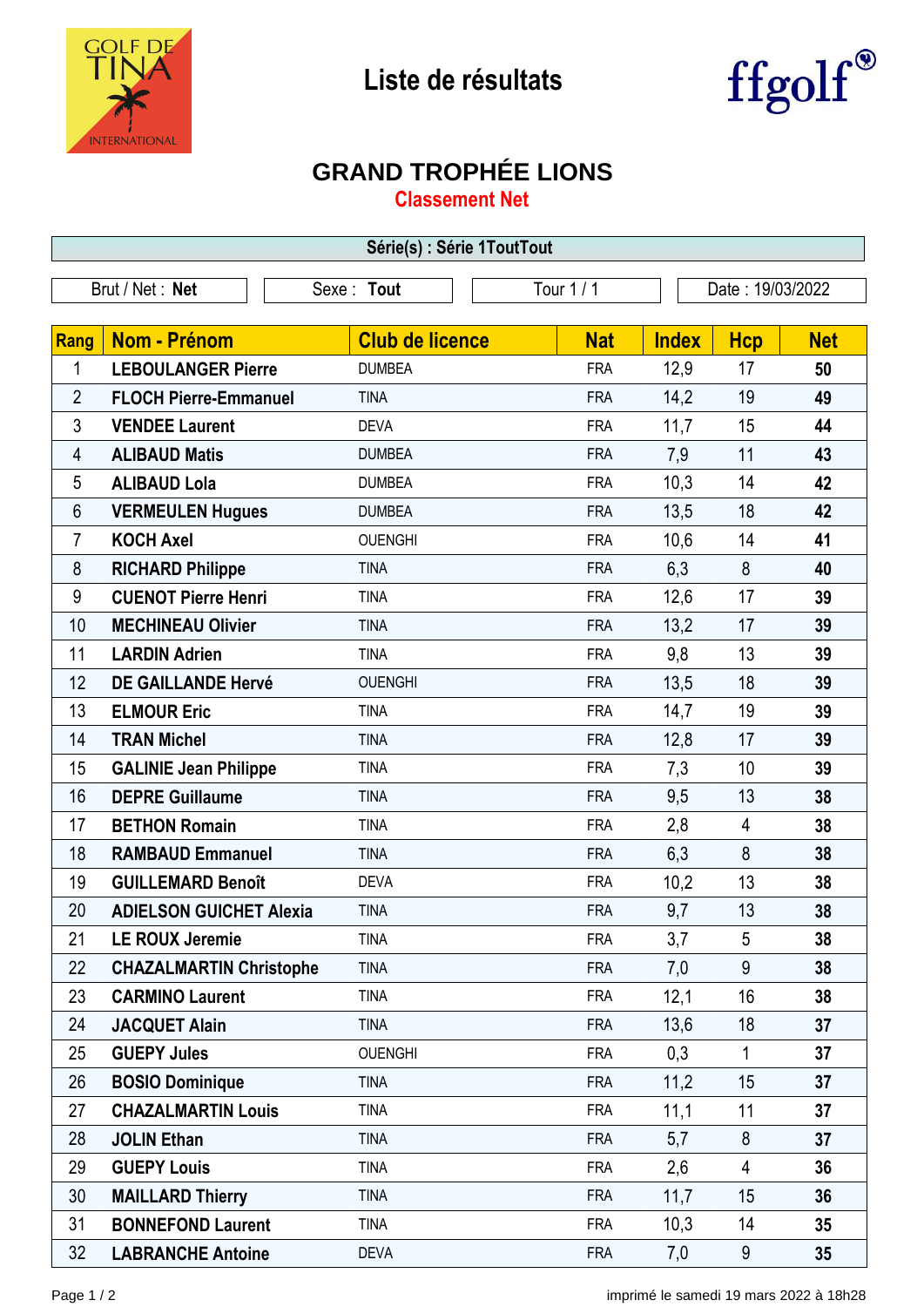| Rang | Nom - Prénom                 | <b>Club de licence</b> | <b>Nat</b> | <b>Index</b> | <b>Hcp</b>     | <b>Net</b> |
|------|------------------------------|------------------------|------------|--------------|----------------|------------|
| 33   | <b>DESBORDES Jean Marie</b>  | <b>TINA</b>            | <b>FRA</b> | 12,5         | 16             | 35         |
| 34   | <b>JOLIN Patrick</b>         | <b>TINA</b>            | <b>FRA</b> | 10,3         | 14             | 35         |
| 35   | <b>ROUSSEL Thierry</b>       | <b>TINA</b>            | <b>FRA</b> | 11,6         | 15             | 34         |
| 36   | <b>MELIS Jean-Michel</b>     | <b>TINA</b>            | <b>FRA</b> | 8,8          | 12             | 34         |
| 37   | <b>PITAUD Maxime</b>         | <b>TINA</b>            | <b>FRA</b> | 9,8          | 13             | 34         |
| 38   | <b>CARUANA Denis</b>         | <b>TINA</b>            | <b>FRA</b> | 10,4         | 14             | 34         |
| 39   | <b>DUFOUR Morgan</b>         | <b>TINA</b>            | <b>FRA</b> | 0,1          | $\pmb{0}$      | 34         |
| 40   | <b>RICAUD Dominique</b>      | <b>TINA</b>            | <b>FRA</b> | 2,9          | $\overline{4}$ | 34         |
| 41   | <b>DANO Philippe</b>         | <b>TINA</b>            | <b>FRA</b> | 3,5          | 5              | 33         |
| 42   | <b>ROUVEYROL Benjamin</b>    | <b>TINA</b>            | <b>FRA</b> | 10,9         | 14             | 33         |
| 43   | <b>CERTA Stephan</b>         | <b>TINA</b>            | <b>FRA</b> | 12,1         | 16             | 32         |
| 44   | <b>KOCH Hugo</b>             | <b>OUENGHI</b>         | <b>FRA</b> | 0,0          | $\mathbf{0}$   | 32         |
| 45   | <b>LARDIN Auguste</b>        | <b>TINA</b>            | <b>FRA</b> | 11,8         | 12             | 32         |
| 46   | <b>RISKIESWICZ François</b>  | <b>TINA</b>            | <b>FRA</b> | 9,5          | 13             | 32         |
| 47   | <b>BUI CONG Vinh</b>         | <b>TINA</b>            | <b>FRA</b> | 9,4          | 12             | 31         |
| 48   | <b>DAVID Samuel</b>          | <b>TINA</b>            | <b>FRA</b> | 10,6         | 11             | 31         |
| 49   | <b>GILLES Daniel</b>         | <b>TINA</b>            | <b>FRA</b> | 7,3          | 10             | 31         |
| 50   | <b>RICHIER Philippe</b>      | <b>DEVA</b>            | <b>FRA</b> | 8,9          | 12             | 31         |
| 51   | <b>COURSIN Thomas</b>        | <b>TINA</b>            | <b>FRA</b> | 0,9          | 1              | 31         |
| 52   | <b>AMSALLEM Barbara</b>      | <b>TINA</b>            | <b>FRA</b> | 8,3          | 12             | 31         |
| 53   | <b>MILIN Yann</b>            | <b>DEVA</b>            | <b>FRA</b> | 12,5         | 16             | 29         |
| 54   | <b>TAVERGEUX Nyko</b>        | <b>TINA</b>            | <b>FRA</b> | 3,3          | 5              | 29         |
| 55   | <b>GARNIER Florian</b>       | <b>TINA</b>            | <b>FRA</b> | 1,4          | $\overline{2}$ | 28         |
| 56   | <b>LAUNAY Christian</b>      | <b>TINA</b>            | <b>FRA</b> | 14,5         | 19             | 28         |
| 57   | <b>GOUJON Philippe</b>       | <b>TINA</b>            | <b>FRA</b> | 8,7          | 12             | 27         |
| 58   | <b>MENARD Vincent</b>        | NOUVELLE-CALÉDONIE     | <b>FRA</b> | 5,4          | $\overline{7}$ | 26         |
| 59   | <b>FIGON Joel</b>            | <b>TINA</b>            | <b>FRA</b> | 13,5         | 18             | 25         |
| 60   | <b>PETITDIDIER Philibert</b> | <b>TINA</b>            | <b>FRA</b> | 2,4          | 3              | 25         |
| 61   | <b>POUTET Bernard</b>        | <b>TINA</b>            | <b>FRA</b> | 12,0         | $16 (+-9)$     | 0ABJ (9AB. |
| 62   | <b>MANSBENDEL Mohea</b>      | <b>DUMBEA</b>          | <b>FRA</b> | $+0,8$       | $\mathbf{0}$   | <b>FOR</b> |
| 63   | <b>PEDEUTOUR Timothée</b>    | <b>DUMBEA</b>          | <b>FRA</b> | 8,5          | 11             | <b>FOR</b> |
|      |                              |                        |            |              |                |            |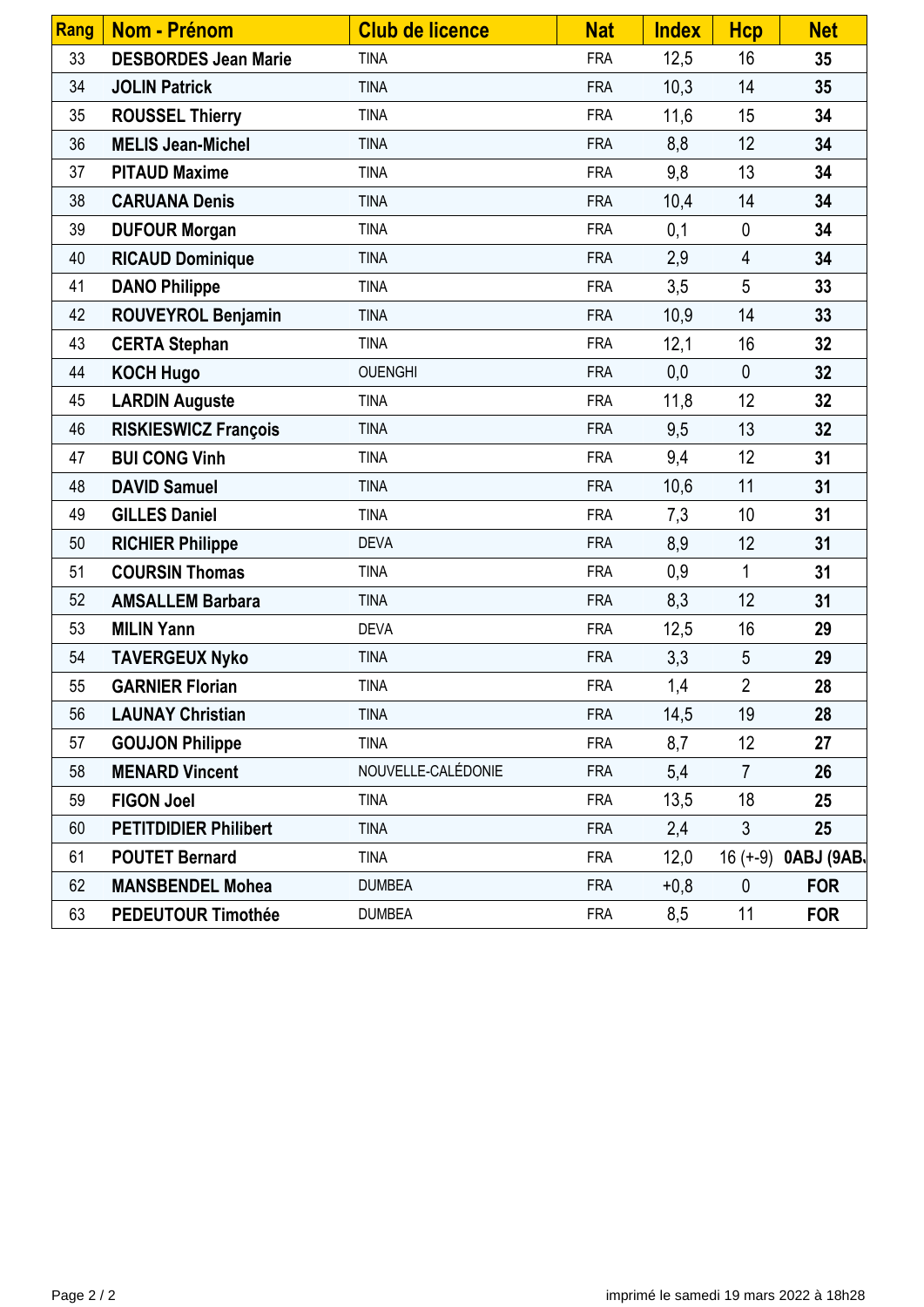



## **GRAND TROPHÉE LIONS**

**Classement Net**

| Série(s) : Série 2ToutTout |                                 |                        |            |              |            |                     |  |
|----------------------------|---------------------------------|------------------------|------------|--------------|------------|---------------------|--|
| Brut / Net: Net            |                                 | Sexe: Tout             | Tour 1 / 1 |              |            | Date: 19/03/2022    |  |
|                            |                                 |                        |            |              |            |                     |  |
| Rang                       | Nom - Prénom                    | <b>Club de licence</b> | <b>Nat</b> | <b>Index</b> | <b>Hcp</b> | <b>Net</b>          |  |
| 1                          | <b>TIVOLLIER Jean Michel</b>    | <b>TINA</b>            | <b>FRA</b> | 23,0         | 25         | 42                  |  |
| $\overline{2}$             | <b>ZAHRA Lionel</b>             | <b>TINA</b>            | <b>FRA</b> | 18,3         | 20         | 41                  |  |
| 3                          | <b>DANO Thibault</b>            | <b>TINA</b>            | <b>FRA</b> | 21,6         | 24         | 40                  |  |
| 4                          | <b>ALHANS Thierry</b>           | <b>DEVA</b>            | <b>FRA</b> | 20,6         | 22         | 40                  |  |
| 5                          | <b>FANDOUX Jean</b>             | <b>TINA</b>            | <b>FRA</b> | 21,3         | 23         | 39                  |  |
| 6                          | <b>BONNEAU-HAZELZET William</b> | <b>TINA</b>            | <b>FRA</b> | 22,6         | 25         | 38                  |  |
| 7                          | <b>JACQUET Jeanne</b>           | <b>TINA</b>            | <b>FRA</b> | 20,9         | 27         | 38                  |  |
| 8                          | <b>AH TOY Corinne</b>           | <b>DEVA</b>            | <b>FRA</b> | 20,0         | 25         | 37                  |  |
| 9                          | <b>TABET Jean</b>               | <b>TINA</b>            | <b>FRA</b> | 22,8         | 25         | 37                  |  |
| 10                         | <b>DE CARA Sandrine</b>         | <b>TINA</b>            | <b>FRA</b> | 20,0         | 25         | 34                  |  |
| 11                         | <b>RODRIGUEZ Thierry</b>        | <b>TINA</b>            | <b>FRA</b> | 15,6         | 16         | 34                  |  |
| 12                         | <b>THEMEREAU Alain</b>          | <b>TINA</b>            | <b>FRA</b> | 17,3         | 19         | 32                  |  |
| 13                         | <b>ATTIGLAH Guy</b>             | <b>DUMBEA</b>          | <b>FRA</b> | 15,9         | 17         | 31                  |  |
| 14                         | <b>ANSELOT Mathis</b>           | <b>TINA</b>            | <b>FRA</b> | 21,3         | 23         | 30                  |  |
| 15                         | <b>BONNEAU Nicolas</b>          | <b>TINA</b>            | <b>FRA</b> | 19,6         | 21         | 30                  |  |
| 16                         | <b>GOUJON Catherine</b>         | <b>TINA</b>            | <b>FRA</b> | 18,7         | 24         | 30                  |  |
| 17                         | <b>VAN PHAO Philippe</b>        | <b>TINA</b>            | <b>FRA</b> | 16,8         | 18         | 29                  |  |
| 18                         | <b>BRON Pascal</b>              | <b>TINA</b>            | <b>FRA</b> | 23,2         | 26         | 29                  |  |
| 19                         | <b>BOLO Jose</b>                | <b>DUMBEA</b>          | <b>FRA</b> | 17,5         | 19         | 29                  |  |
| 20                         | <b>SEELEN Erwin</b>             | NOUVELLE-CALÉDONIE     | <b>FRA</b> | 20,4         | 22         | 26                  |  |
| 21                         | <b>BOUHIER Marie-Pierre</b>     | <b>DUMBEA</b>          | <b>FRA</b> | 17,0         | 22         | 25                  |  |
| 22                         | <b>CREPIN Gérard</b>            | <b>TINA</b>            | <b>FRA</b> | 20,7         | 23         | 25                  |  |
| 23                         | <b>MANUGUERRA Eric</b>          | <b>DEVA</b>            | <b>FRA</b> | 21,0         | 23         | 22                  |  |
| 24                         | <b>MAMESSIER Frank</b>          | <b>TINA</b>            | <b>FRA</b> | 18,1         | 19         | 22                  |  |
| 25                         | <b>HEAFALA Jean-Baptiste</b>    | <b>TINA</b>            | <b>FRA</b> | 17,6         | 19         | 16                  |  |
| 26                         | <b>TIBURZIO-FERRAND Lucas</b>   | <b>TINA</b>            | <b>FRA</b> | 16,3         |            | 17(+-17) OABJ (17AE |  |
| 27                         | <b>ORCESE Philippe</b>          | <b>OUENGHI</b>         | <b>FRA</b> | 19,2         | 21         | <b>ODSQ</b>         |  |
|                            |                                 |                        |            |              |            |                     |  |